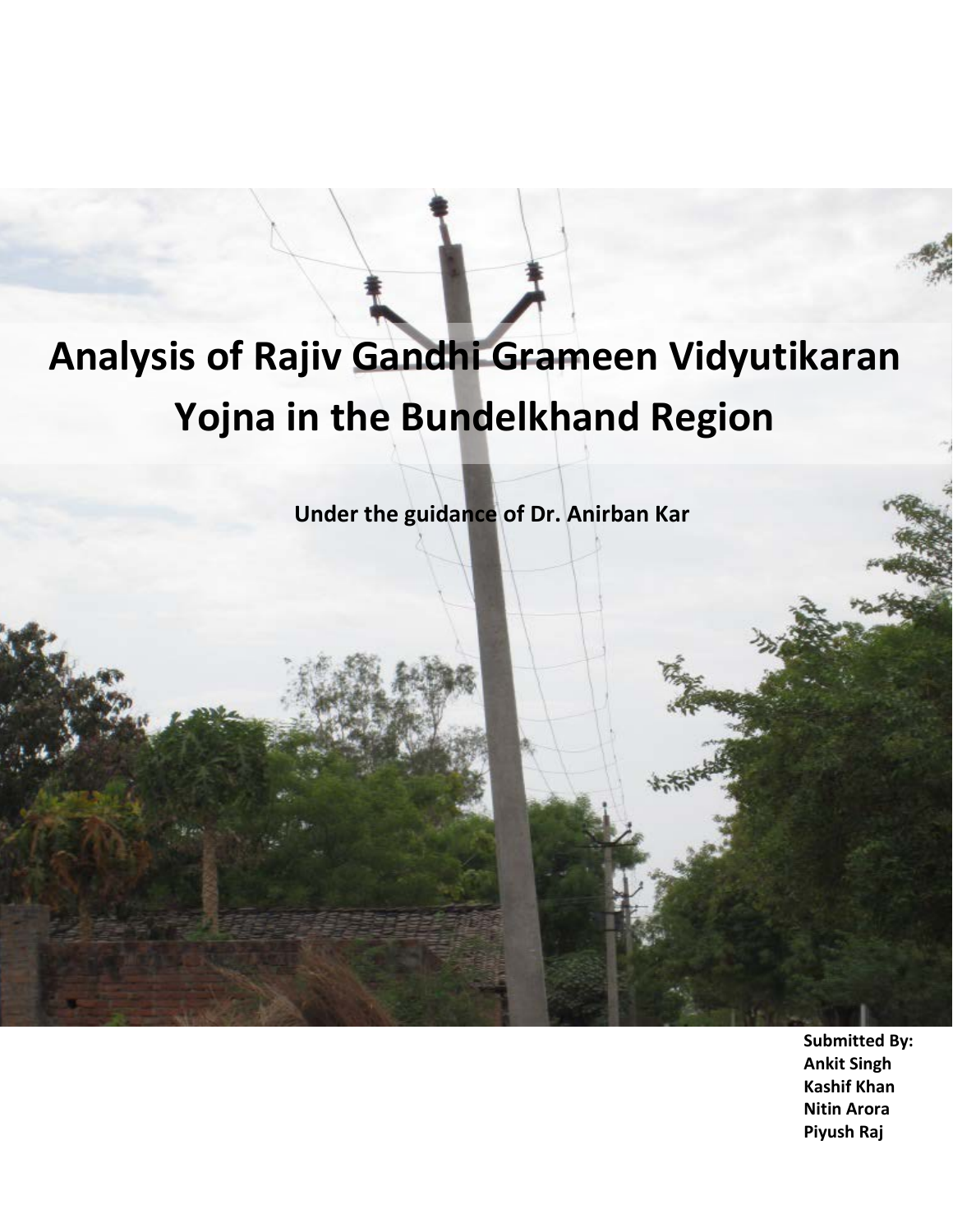## **Contents**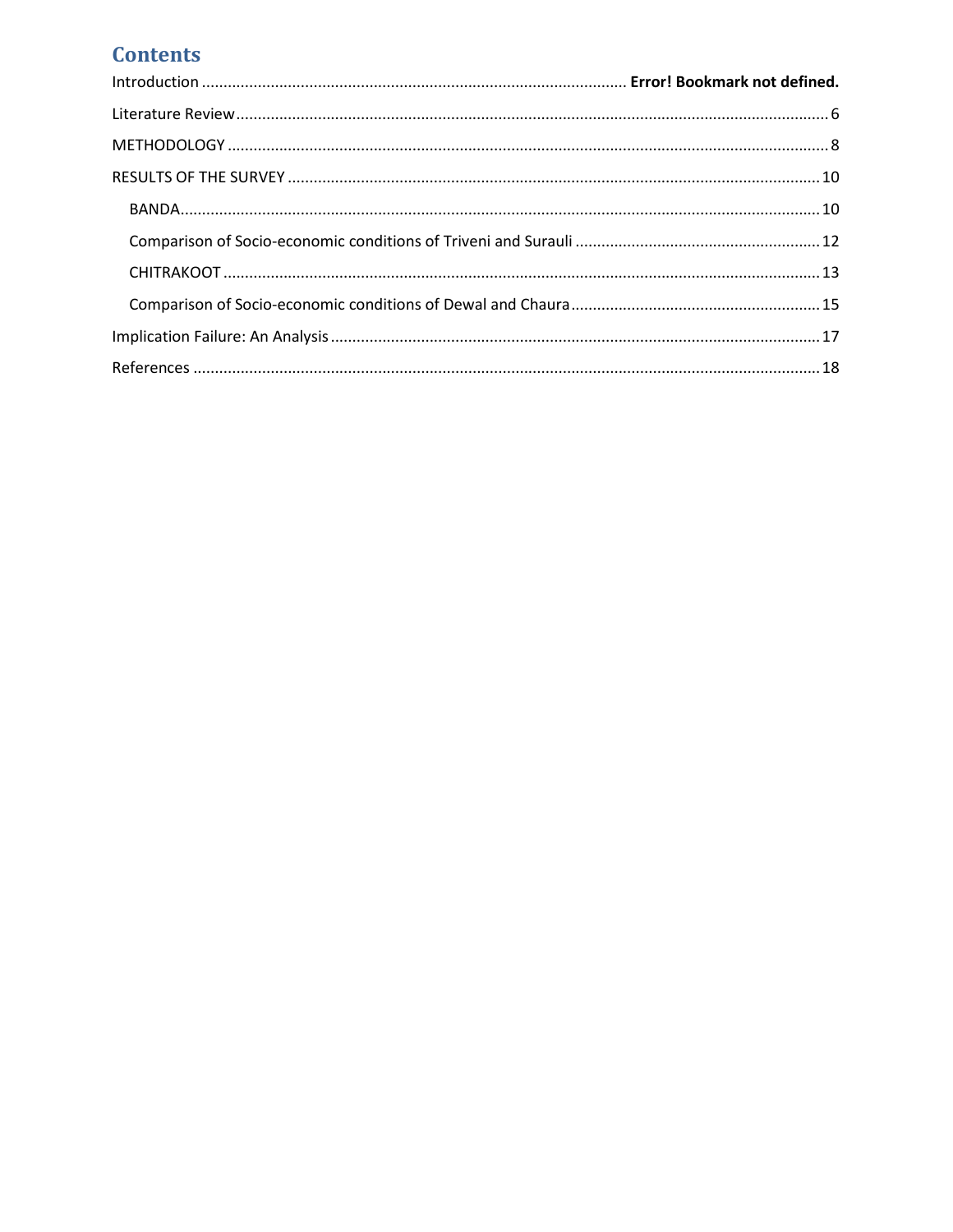### **Introduction**

Infrastructure can be defined as the basic services and facilities necessary for an economy to function (Sullivan and Sheffrin 2003). It is the set of interconnected structural elements that provide framework supporting an entire structure of development. These structural elements could be roads, irrigation, telecommunication networks, energy or it could be institutions like health systems, financial systems and law enforcement system.

It is an accepted view point that Infrastructure development and access to infrastructure is essential in the fight against poverty and social injustice. It is this objective that many development schemes and aid from developed countries is aimed at. Policy makers and academicians have argued that investment in infrastructure not only creates economic activity and growth but also gives an opportunity to the marginalized section of the society to improve their conditions (Amis and Kumar).

Electricity is one such element. The electrification of villages has been found to have a positive effect on the life of the rural poor (World Bank 2007, Valunjkar 1968). This study aims to assess the impact of the rural electrification in the Bundelkhand region of Uttar Pradesh. Bundelkhand region has been a historically backward region. Despite the recent push for rural infrastructure development in India this area remains backward. The per capita energy consumption, literacy, income all fall behind the state average (Planning Commission, Annual Plan for 2010-11). As seen in the studies previously cited electrification can help tackle these problems. Through this study we aim to look at the impact electrification has had on the lives of the people in this region. Electrification is expected to provide people with new employment opportunities and through this increase is expected to show improvements over metrics like household income. Electrification is also expected to impact the consumption of kerosene as the use of kerosene lamps is expected to decrease. Electrification can also have an impact on the number of study hours of children.

Infrastructure development, Bharat Nirmaan and Rajeev Gandhi Grameen Vidyutikaran Yojna According to estimates from the Planning Commission rural head count ratio in India for the year 2011-12 was 33.8 %. In a country like India where the majority of the population lives in rural areas (69 %, Census of India 2011) infrastructure development in rural areas becomes all the more important. By investing in rural infrastructure like transportation, energy and telecommunication one can expect the outcomes to improve in the future.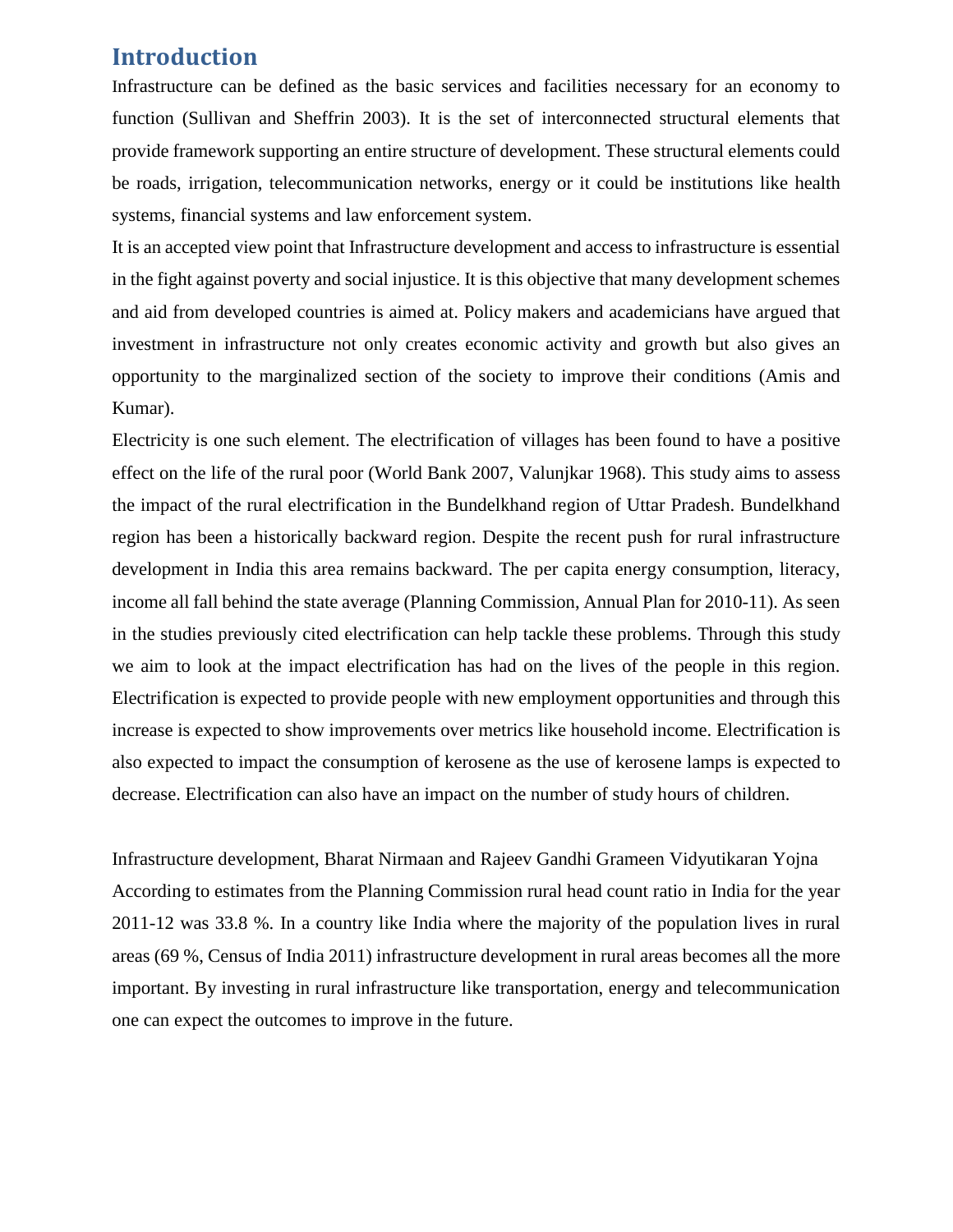The government has been stressing on the need for rural infrastructure development. There have been many programmes initiated by the Central and state governments to achieve this aim. Many of these projects are being carried under Public Private Partnerships. According to the Ministry of Rural Development (MoRD) the budget estimates and the central releases increased from Rs. 12,698 crores and Rs. 14,868 crores in 2004-05 to Rs. 78,997 crores (Revised Estimate) and Rs. 74,682 crore respectively in 2010-11 (Ministry of Rural Development).

The Planning Commission of India states that Bharat Nirman, launched in 2005 for upgradation of rural infrastructure comprehensively across its sub-sectors, aims to provide electricity to 1,25,000 villages and to 23 million households; connect the remaining 66,802 habitations with allweather roads and construct 1,46,185 km of new rural roads; provide drinking



water to 55,067 uncovered habitations; provide irrigation to an additional 10 million ha; and connect the remaining 66,822 villages with telephones. It is estimated that out of the total projected investment of Rs 13,11,293 crore to be incurred by the Centre and the states on all infrastructure sectors during the Eleventh Plan, about Rs 3,93,388 crore (or 30 per cent) would be spent exclusively towards improving rural infrastructure (Mid Term Appraisal for XI FYP, Planning Commission of India). The prime minister of India Dr. Manmohan Singh claimed that Bharat Nirmaan will have a "time bound business plan for action in rural infrastructure." These targets were supposed to be achieved by the end of the year 2009.

As per 2001 census, a total of 7,80,90,874 rural households in the country constituting about 56.48% were un-electrified. The total number of un-electrified villages in the country was estimated to be around 1, 25,000 as per the new definition of village electrification (effective from 2004-05) (Census of India, 2001).The Rajiv Gandhi Grameen Viduyatikaran Yojna (RGGVY) was launched in 2005 recognizing these needs. The Rural Electrification Corporation (REC) has been appointed as the nodal agency for this project.

This was to be achieved through the implementation of: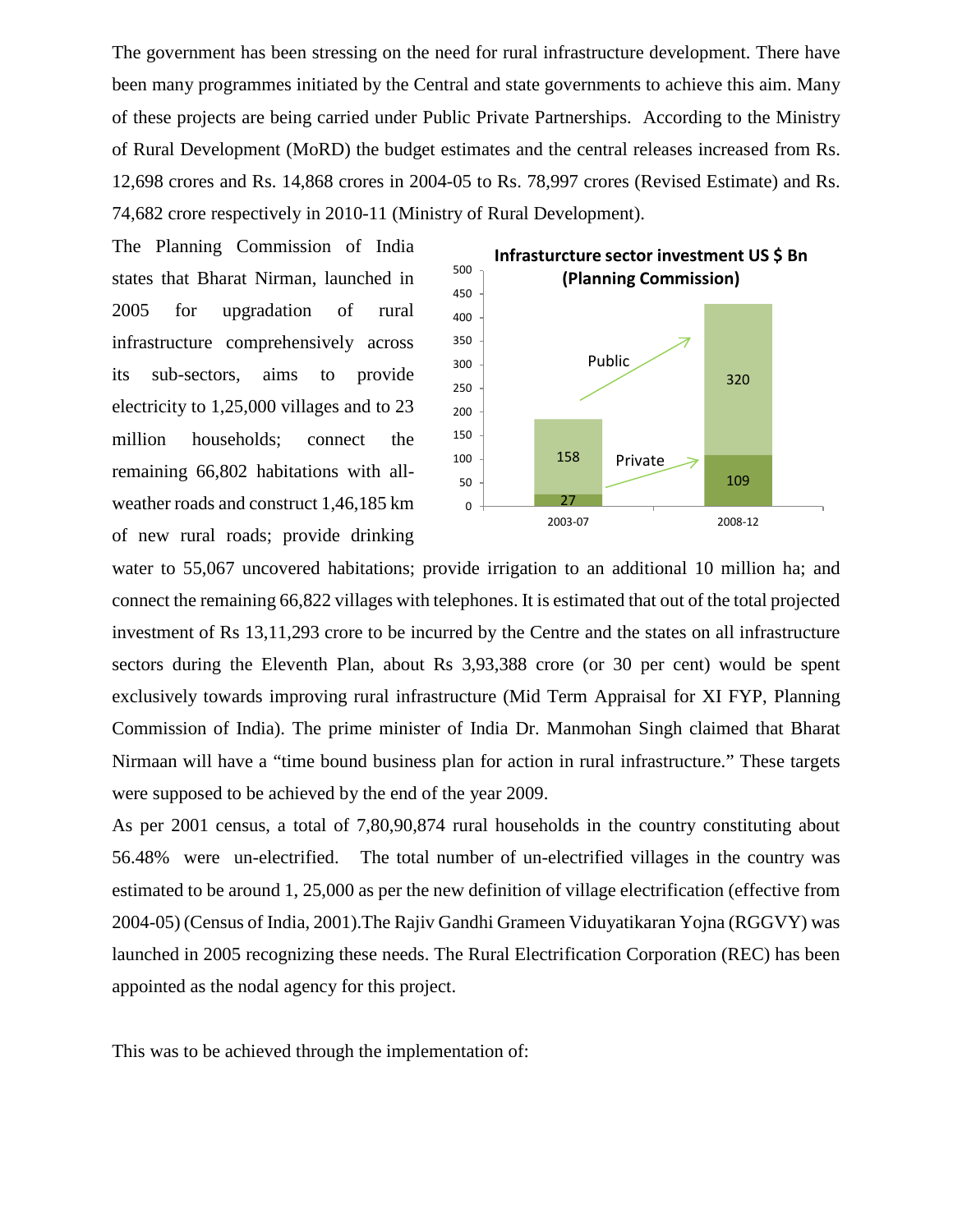- Rural Electricity Distribution Backbone (REDB) with at least one 33/11 KV (or 66/11 KV) substation in each block;
- Village Electrification Infrastructure (VEI) with at least one distribution transformer in village/habitation and
- Decentralised Distributed Generation (DDG) systems where grid supply is not feasible or cost-effective

The project has a total budgetary allocation of Rs. 32314 Crore under 10th and 11th Five Year Plans. According to a Standing Committee Report the scheme, by 2010 was supposed to – Electrify all villages and habitations, provide electricity access to all households and give electricity connections to Below Poverty Line (BPL) families free of charge [Standing Committee Report]. According to the new definition of village electrification, a village would be declared electrified if:

- Basic Infrastructure such as Distribution Transformer and Distribution lines are provided in the habited locality as well as Dalit Basti/hamlet where it exists
- Electricity is provided to public institutions like Schools, Panchayat office, Health Centres, Dispensaries, Community centers etc
- The number of households electrified should be at least 10 % of the total number of household in the village

But the target of 100 % rural electrification has clearly not been achieved and the project is still ongoing.

#### **Bundelkhand Region**

Bundelkhand is a region in north India locked between the Ganga River in the north and the Vindya Mountains in the south. It consists of 13 districs : Jhansi, Banda, Datia, Tikamgarh, Rath, Lalitpur, Sagar, Damoh, Orai, Panna, Hamirpur, Mahoba, Narsinghpur and Chhatarpur. Seven of these districts are in Uttar Pradesh and six are in Madhya Pradesh. It is predominantly an agrarian economy; over 80% of population is dependent on agriculture, livestock, usufructs from forest and outsourcing income by seasonal migration after Rabi sowing (Forest Department, Government of Madhya Pradesh).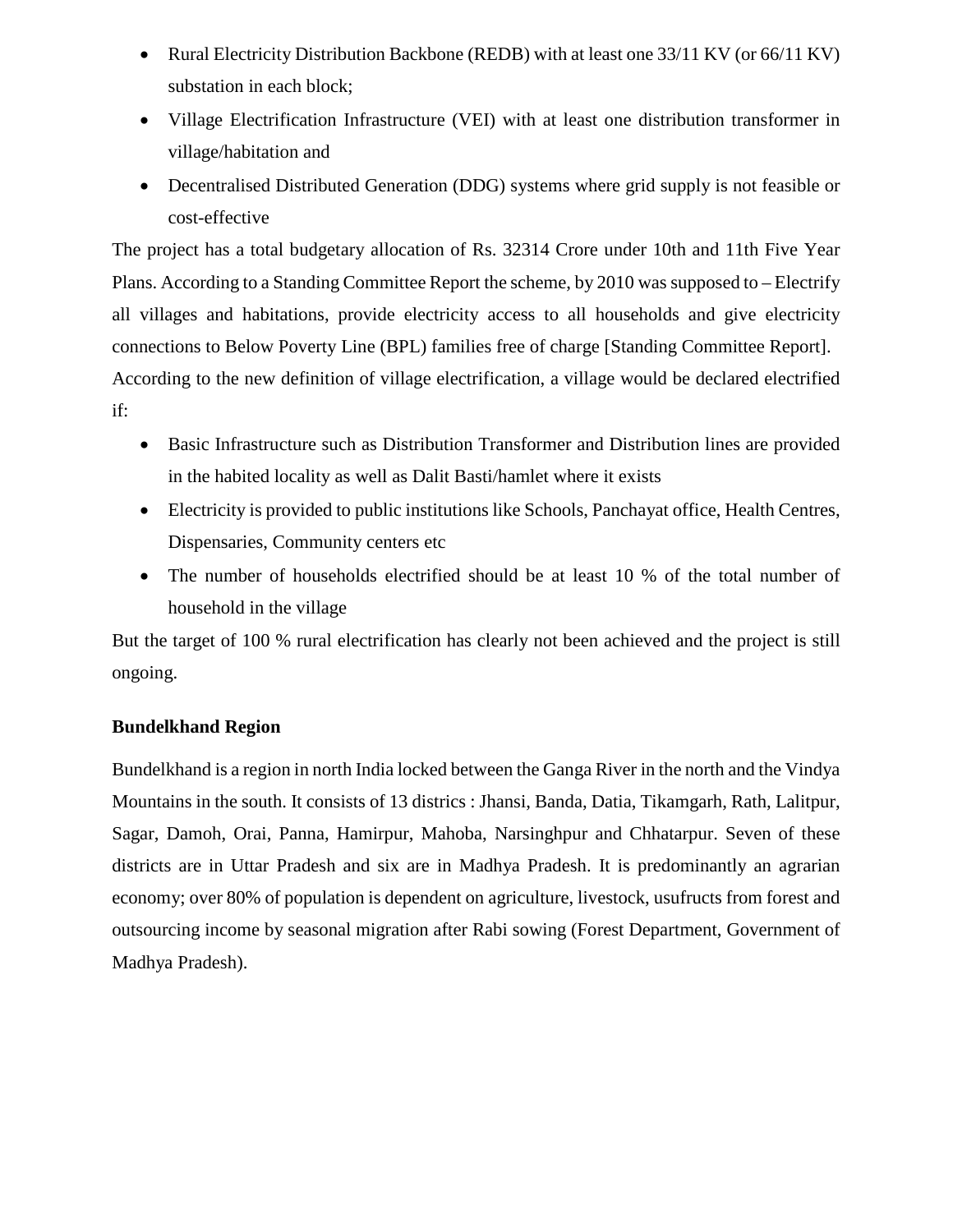

Map of Bundelkhand Region

It is one of the most under developed regions of India and is frequently hit by droughts. The region lacks behind national averages but also MP and UP in regards to all development measures.

In the part of Bundelkhand which lies in UP 77 % of the total population lives in rural areas (Plannig Commission, Annual Plan 2011). Compared to the 79 % of villages electrified in 2000- 01 in UP, Bundelkhand had 70 % of the villages electrified. The adult literacy was 48 % compared to 57 % of the whole state (Manju Narula) and this is after a very dismal performance by UP on the literacy front. Female literacy is 35 % compared to the state average of 43 %. The per capita power consumption 183 kWh is less than half the rest of the country. When compared to the rest of MP the outcomes are not encouraging either.

#### <span id="page-5-0"></span>**Literature Review**

Rural electrification in Bundelkhand region has been a growing research area during last decade. Various papers have also been published regarding the impact of electrification on socio economic indicators in this region. While some papers found that rural electrification has actually made a positive impact on the socio economic condition of the rural areas, some papers showed that the rural electrification programmes of the government are lacking in many areas and there is a lot of scope for further improvement with regard to implementation, quality of infrastructure etc.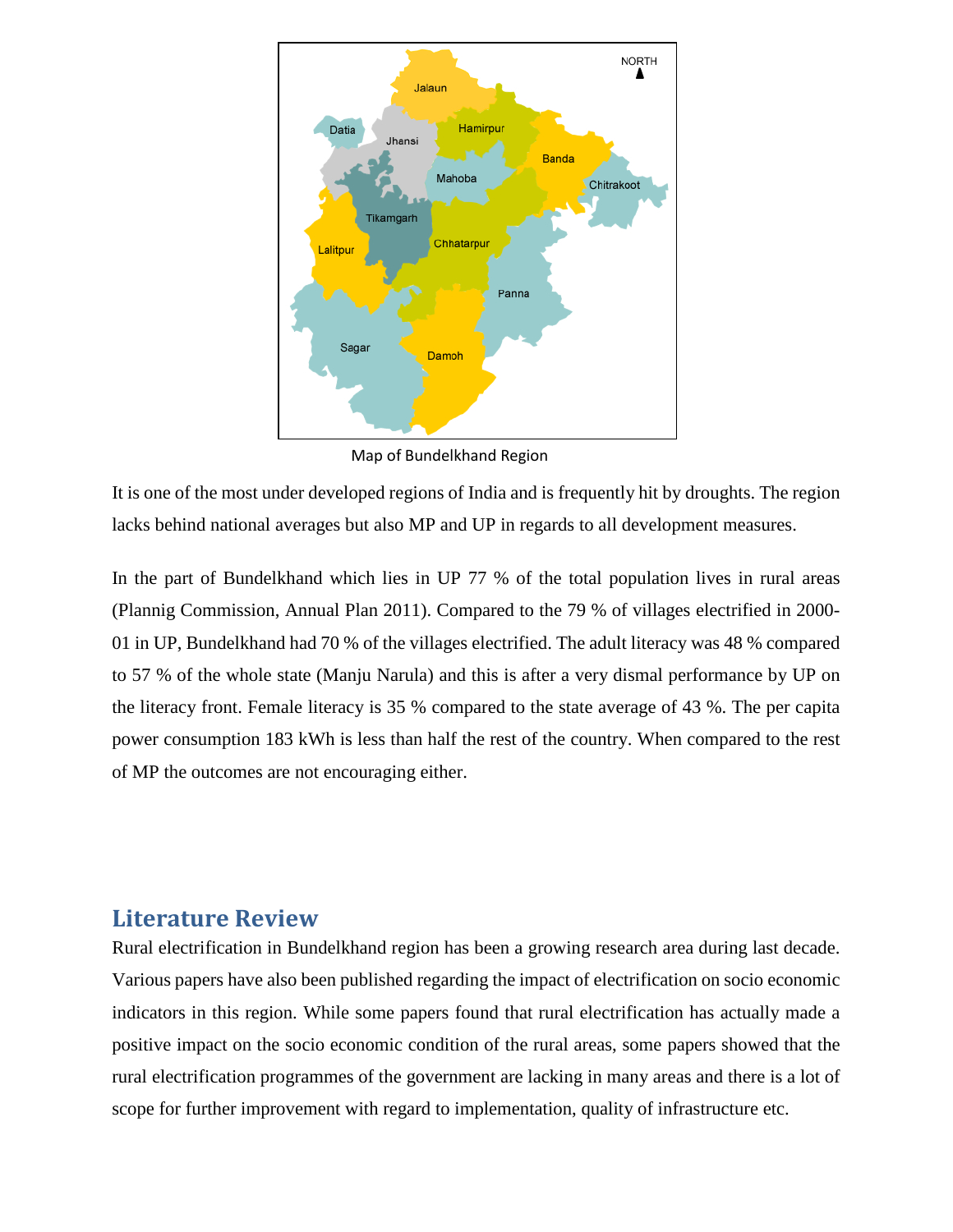Ranganathan and Ramanayya (EPW 1998) conducted a survey to assess the long-term impact of rural electrification in the backward states of Uttar Pradesh and Madhya Pradesh. The survey covered four districts in each state, two relatively forward and two backward. They found that rural electrification did not have significant link with employment generation or occupational diversification in terms of switch to industry jobs, except for the slight increase in services. They also found that rural electrification showed a feeble impact on the number of 'industrial' establishments and their profits. While RE had a major impact on agricultural productivity and also a reasonable impact on those households who used electricity for rural industries, it did not have a major impact on rural industrialization per se, by widespread promotion of rural industrial activity. Thus merely providing electricity in rural areas will not lead to rural industrialization, but various complementary inputs, such as rural credit - where both the states got half the capita national average - and developing and fostering entrepreneurship. on the impact of rural electrification in MP and UP argues that rural electrification with emphasis on productive benefits is economically viable. They also mention that rural electrification also increases the usage of pump sets for irrigations.

Jaskiran Kaur Mathur and Dhiraj Mathur (EPW 2005) in their paper examined rural electrification in the villages of Madhya Pradesh from a socio-developmental perspective and argued that the direct and indirect benefits of rural electrification in reducing the burden on women, its positive impact on health, education and farm income, justifies the expense of network expansion for universal access. It also advocated multiple uses of electricity as this would enhance these benefits, have a beneficial effect on the environment, increase the viability of rural electrification and result in savings on household (total) energy expenditure. They found that electrification reduces the drudgery and burden of women and saves time that they can use for more productive purposes, thereby improving their status in the family. There were also significant benefits in education, health, household incomes and farm productivity. These benefits complement the entire spectrum of gender and rural development and poverty alleviation programmes, and therefore, justify the costs of expanding rural electrification.

T.N. Valunjkar in his paper (EPW) studied rural electrification in a village in Maharashtra and showed that electrification has accelerated the process of modernization in different segments of village society. The labor-saving impact of electrification had greatly altered the importance of the large joint family and the extended kin group. Electrification also accelerated the spread of education in rural areas and thereby further facilitated modernization. They also concluded that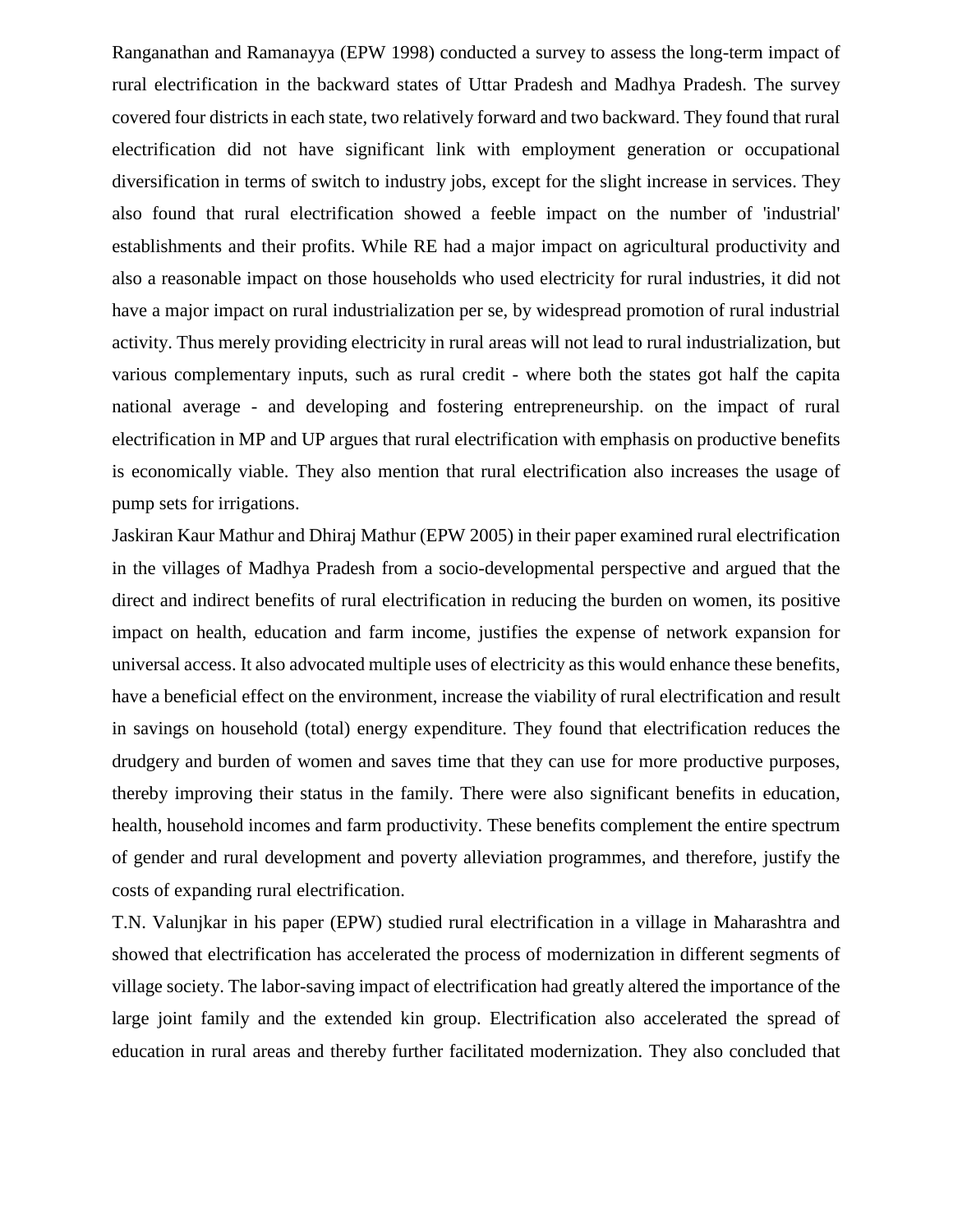the position of women in the traditional family was altered considerably as a result of the laborsaving impact of electrification.

A study conducted by World Bank in India in 2007 articulates the inability of current methods of providing reliable and affordable electricity to the rural poor. Agriculture's misuse of power and large government subsidies have frequently been blamed for the poor state of power supply in rural areas.

N. Sheekumar and Shantanu Dixit in their paper (EPW 2011) analyzed the implementation of RGGVY and found that the Rajiv Gandhi Grameen Vidyutikaran Yojana for rural electrification has made some achievements in grid extension, village electrification and rural household connections. But there were questions on the quality of power supply, sustainability of infrastructure and the contribution to rural development. There have been many limitations in the planning process, which have subsequently resulted in implementation and sustainability issues. Sustainable operation has received the minimum attention from the planners and implementers. There were no indications to show that a good quality of supply and service was

provided to the beneficiaries.

A.K. Sahani in his paper based on a survey pointed out the defects and shortcomings in the high voltage distribution system (HVDS) installations built under the Rajeev Gandhi Gramin Vidyutikaran Yojana (RGGVY) of rural electrification avoiding which could have made the installations much better. Defects inherent in the technical specifications and those resulted during the execution of the scheme; both were addressed in his paper.

#### <span id="page-7-0"></span>**METHODOLOGY**

A field survey based on direct interviews method was carried out in June 2012. A representative sample of about 30 households was drawn from each of the 4 villages.

Two districts, Chitrakoot and Banda, were chosen in the Bundelkhand region of Uttar Pradesh. From each district, two villages were chosen which were electrified under Rajiv Gandhi Grameen Vidyutikaran Yojna (RGGVY) and two villages which were not covered under this scheme. In Banda district, we covered Triveni village, which was not electrified under RGGVY, and Surauli, which was electrified under RGGVY. In Chitrakoot district, we surveyed two villages Dewal and Chaura. Dewal was not covered under RGGVY while Chaura was electrified under RGGVY. All these villages were 6-8 kilometers away from the district head-office. These villages were also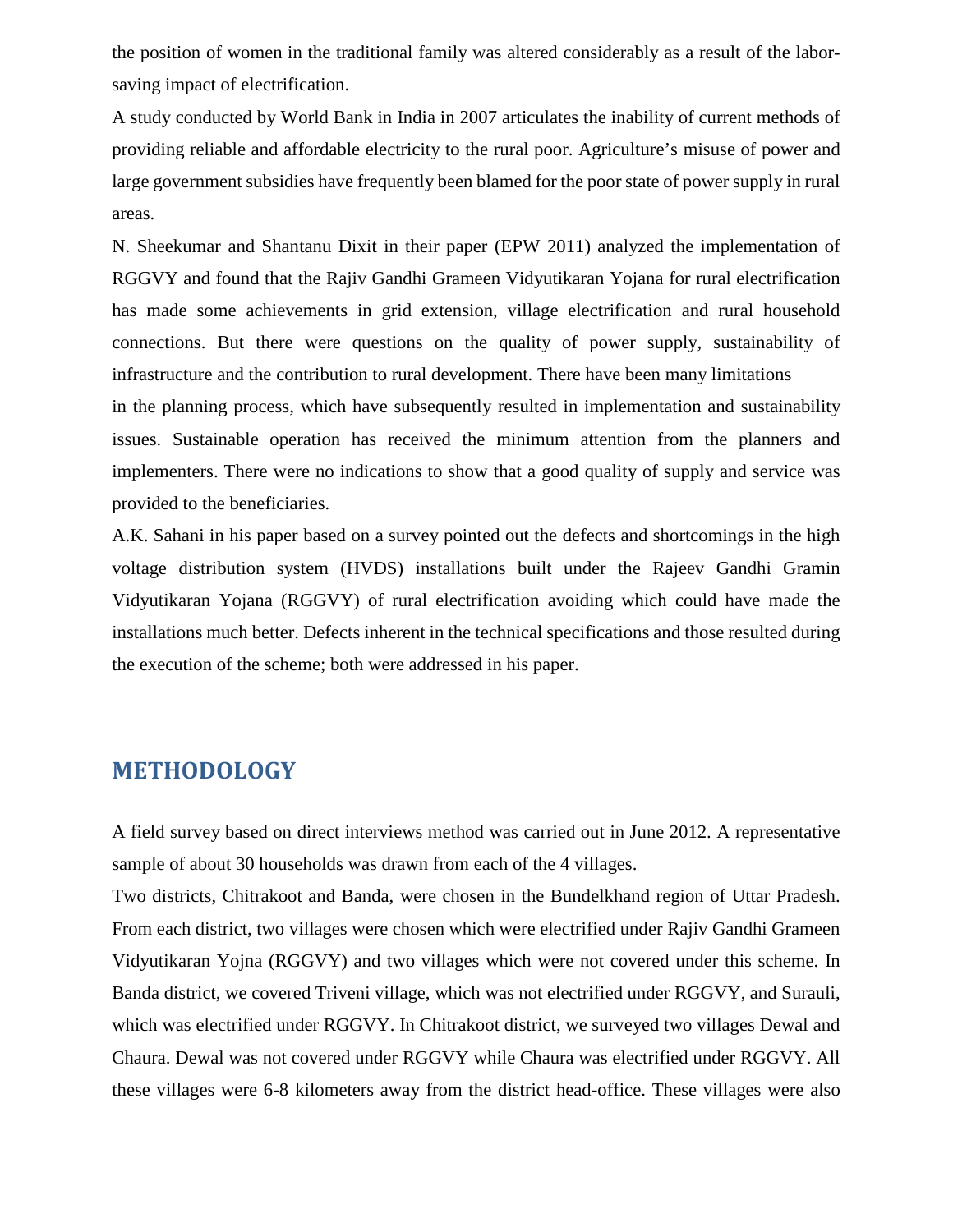covered under different Central and state government schemes like MNREGS, ICDS, Indira Awaas Yojna, Vriddha Pension Yojna, Mahamaya Awaas Yojna, Kisan Credit Ccard, Public Distribution Scheme, Toilet scheme etc. We also checked whether these villages had hospitals and educational institutions and what was the state of services provided by them.

We covered only BPL households under our survey so that we do not face the problem of income bias because electricity connection may be related to the income of the concerned household. For this, we first contacted the Gram Panchayat heads of these villages and collected the BPL list. They also gave us the list of different government schemes which were implemented in their respective villages. The BPL households were selected on a random basis to avoid any bias.

We also analyzed the implementation of the RGGVY in these villages. We questioned the villagers whether they have an electricity connection, if yes, legal or illegal and if not, why they did not take the electricity connection. By their answers, we tried to analyze the status of implementation of this scheme in these villages.

We analyzed the villages on the following parameters:

- Average expenditure of households: This included the cost of food, education and health. The recall period will be 30 days.
- Fuel wood and kerosene consumption: This gave us an idea on the expenditure on energy by the household.
- Studying hours of children at home: This helped us measure the effect of electrification on education of children.
- Ownership of durables: The ownership of durables was expected to increase post electrification.
- Source of employment generation: This is a qualitative measure. Electrification is expected to provide increased opportunities for employment generation.

In case of fuel wood and kerosene consumption, we tried to compare the level of consumption of these commodities between villages covered under RGGVY and those without it. By comparing the average studying hours we tried to evaluate the effect of electrification on the education level of children across the electrified households. The change in ownership of durables is taken into account to further understand the change in the standard of living in the area with and without the scheme. The employment pattern with regards to both productivity as well as opportunity is also one of the variables taken into account for understanding the impact of this scheme in the area.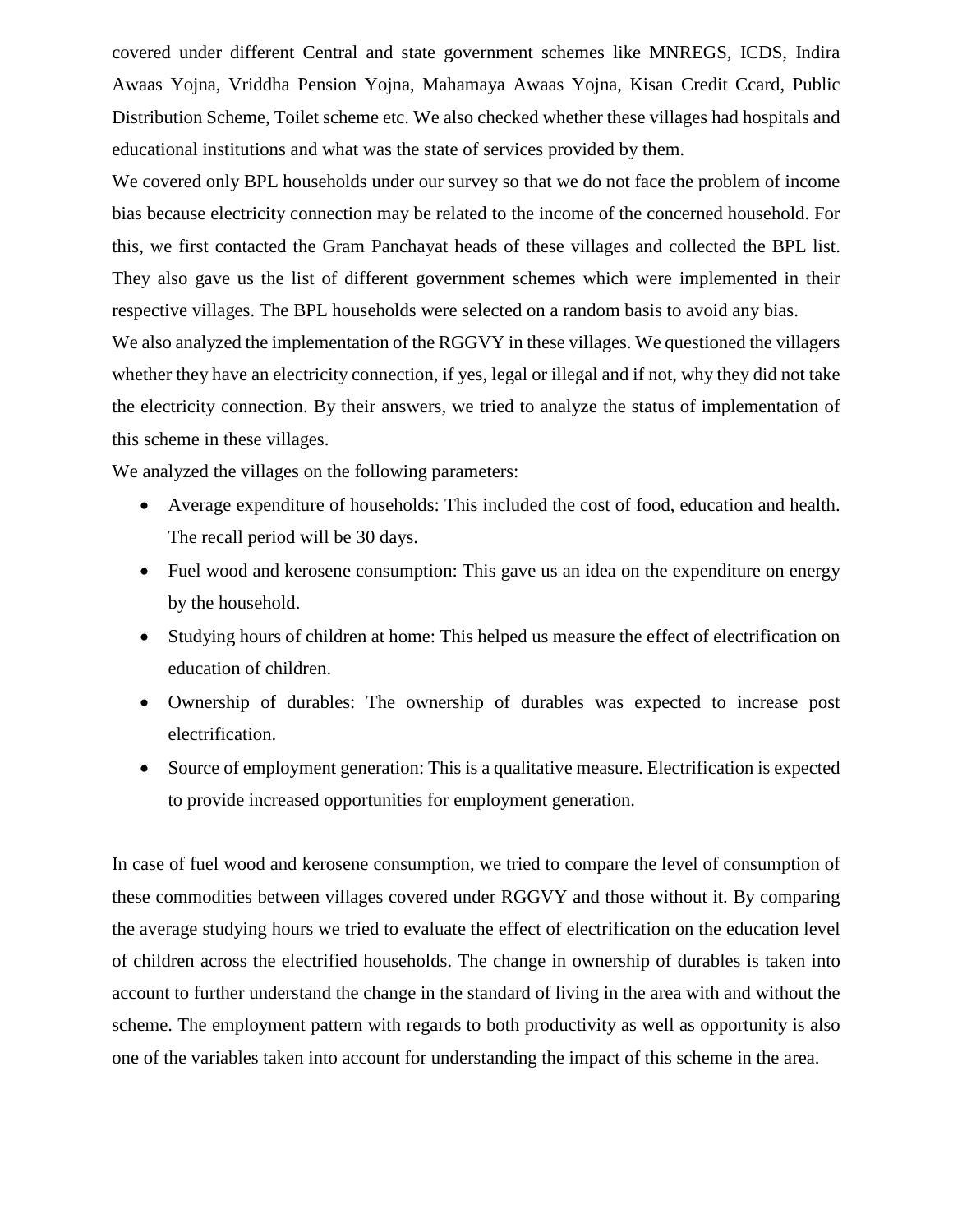#### <span id="page-9-1"></span><span id="page-9-0"></span>**RESULTS OF THE SURVEY** BANDA

Banda is a district in the southern part of Uttar Pradesh. It is located on the bank of river Ken. It is one of the most backward districts of Uttar Pradesh which is lagging behind in almost all the socio economic indicators of development from the other districts of Uttar Pradesh. RGGVY was implemented in the some villages of this district which were not already electrified and where electrification was not complete. We chose Surauli (electrified under RGGVY) and Triveni village in this district for our survey.

**Surauli** is a village in `Badokhar Khurd' block of the district, situated at a distance of c.7km from the district headquarters. It currently inhabits c.600 individuals and 280 voters, most of them being involved in labor work with agricultural and allied activities as the major source of employment. Here, agricultural labourers get wages lower than the subsistence wage. In this village, electrification has not led to any economic activities at night. Most of the households have kaccha houses. Availability of light is almost zero during the day. Presence of television is conspicuous by its absence. RGGVY is not very popular in this region. Electrical appliances are non-existent. 20-25 houses have electricity connection. Roads inside the village are predominantly kaccha roads, with the exception of a single pakka road connecting the village to the district headquarters. There is a primary school and an anganwadi center within the school premises. There is no panchayat ghar or community hall. Many households connect wires to the electricity connection of households with legal connection. Midday meal scheme of the government is not operational in the village. Condition of roads is pathetic. There is no particular source of irrigation other than canal. Irrigation based on diesel pumps is rampant but that based on electricity is absent. Primary school has no qualified teaching staff and teachers' attendance is low. Even when they come, they have no interest in teaching. PDS is operating in this village with the ration shops open on 3-4 days a month only. People are supposed to get their quota of ration during that specified time, failing which their access to subsidized commodities is denied. Ration cards are not properly distributed. Many landless laborers haven't received a ration card in spite of the fact that they fall in the BPL category. There are no functioning self employment programmes in the village.

Free electricity connections are not being provided to the BPL families, as is supposed to be the case under this scheme. Electricity authorities ask for money in the range of INR8,000-10,000 and BPL households being devoid of as large an amount, are often left unelectrified. There are also official delays in providing electricity connections even after this payment has been made. Electricity supply is 10 hours a day in the electrified households.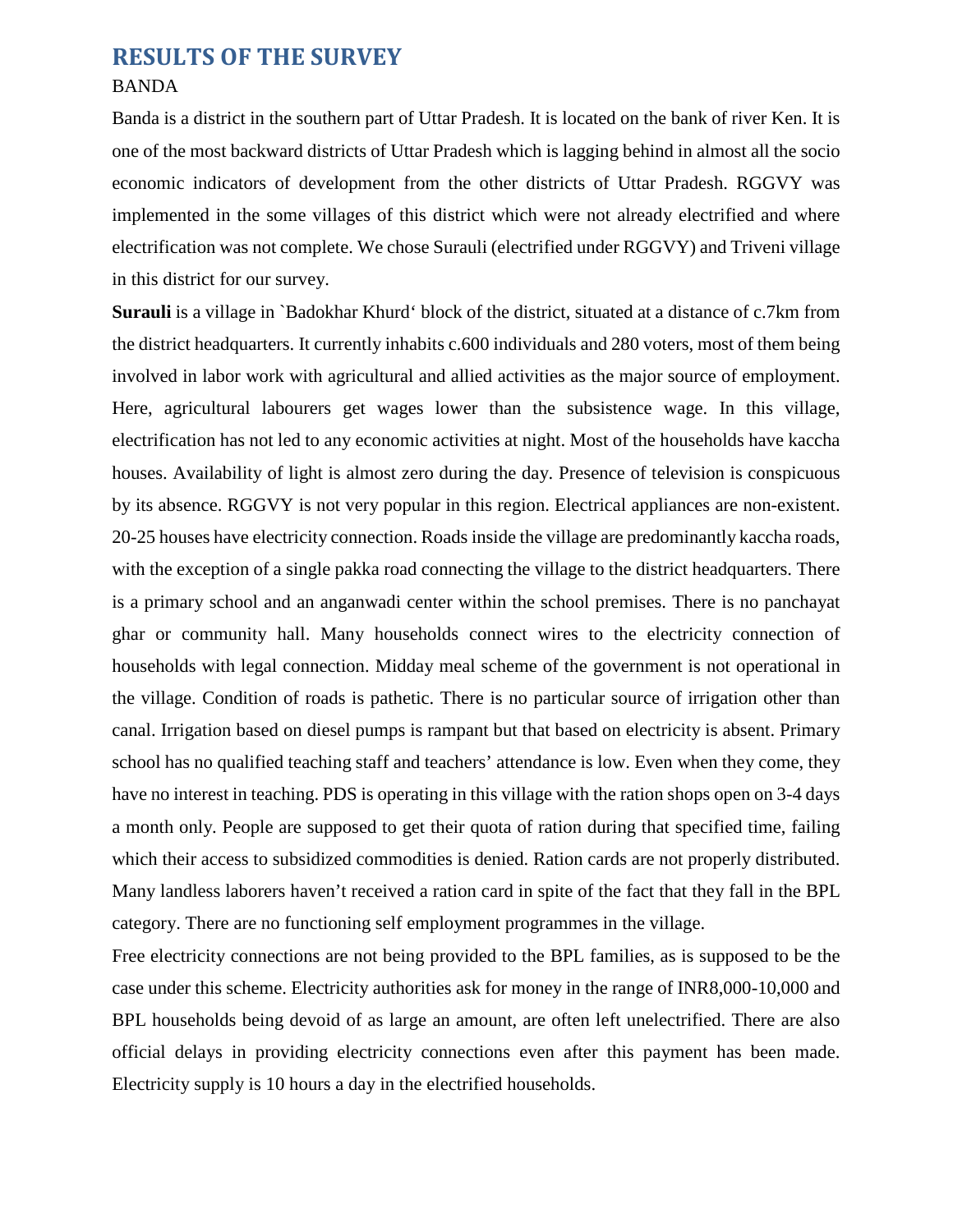Amongst other amenities, government toilets have been provided to some houses while many are still without this facility. Other government programmes, in particular Indira Awaas Yojana (IAY), are somewhat functional but proper financing is not available to the BPL households because Gram Panchayat Pradhan (GPP) demands INR5, 000 per household under the IAY. Women are not employed due to lack of employment opportunities. Employment under MNREGA is mostly offered at the time of cultivation of paddy so most of the people don't avail of this scheme in those times.

**Triveni** is a village situated in the same block as Surauli i.e. Badokhar- Khurd and its distance from the district headquarters is c.5 Kms. Its population is around 800 people and 360 voters. Here, main occupation is labour and agriculture  $\&$  its allied activities. Village has four primary schools and two junior high schools. Roads are predominantly kutcha. Village is connected to Banda through a pucca road. Because of direct connection to the district headquarters, the development of village has taken place as all the facilities are available in Banda. Some households' lands are rain-fed completely

In spite of the fact that the main source of the employment is agriculture modern techniques are not employed in production process. Main source of irrigation is rain water. Diesel pumps are used for irrigation mainly on the commission basis and electric pumps are very rare. Quite a few villagers also use tube-wells for irrigation. Most of the villagers do not cultivate their lands throughout the year rather they cultivate it only for 5-6 months. A ritual called Anna Pratha is prevalent in this village. According to this pratha, after the month of Chait, non-productive animals of the village are freed to graze around in the village fields. So the fields are not cultivated during this period. Livestock have no economic benefit for the villagers and they are only used for domestic consumption of milk and fuel.

Government toilet scheme is operational here and toilets are built with 60% government contribution and 40% individual contribution. There is no intermediate college and government hospital in the village because village is situated not far from district health centre. In this village, fertilizers are acquired from co-operatives or if not available there it is bought from private shops. Finance through Kisan Credit Card is available (KCC) only if the farmers are ready to pay 6% commission on every loan that they receive. Old age pension plan is functional in this village. PDS is also functional here but it being availed of predominantly for kerosene and not many household purchase grains from these shops. Quantity of kerosene provided through PDS is not enough for a number of households and they have to purchase it from the market also. Employment under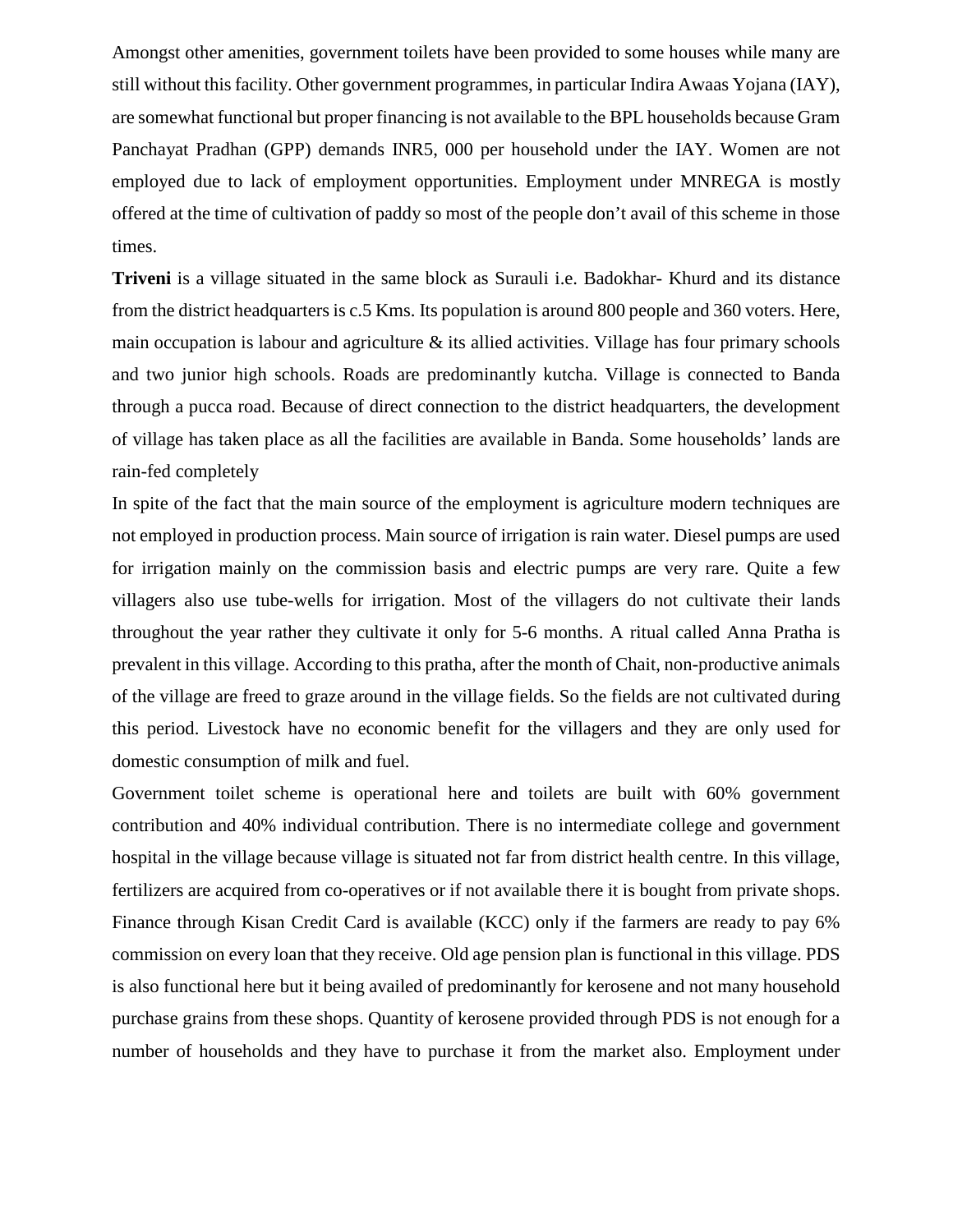MNREGA is provided to the households. Midday meal scheme of the government is operational here.

This village is not covered under RGGVY and the status of electrification is not satisfying. A number of BPL households have not been provided electricity connections but they have taken illegal connections from the households with legal connections. There is a set of households who run their cotton wheels on these illegal connections. Only 10 BPL households have legal electricity connections. Electricity connections are being provided only if the BPL households are ready to pay INR 2000-2500 but these households cannot afford to pay that amount of money. As a result these households opt not to take electricity connections. There is no economic activity performed at night.

#### <span id="page-11-0"></span>**Comparison of Socio-economic conditions of Triveni and Surauli**

To analyze the effect of electrification under this scheme on the socio-economic condition of Surauli we compared its performance on a number of indicators with Triveni. Indicators used by us were- land holding, average expenditure per person per month, expenditure on fuel consumption per capita per month, housing condition, durables, average study hours of the children at home. Our survey showed that average land holding per person in Triveni was 0.72 Beegha, whereas, in

Surauli it was 0.64 Beegha. Average expenditure per person per month, in Triveni and Surauli, was found to be around INR 3775 and 2367 respectively. Expenditure on Fuel consumption per capita per month was INR 25.41 and INR 15.68 in Triveni and Surauli respectively. As far as housing condition is concerned Surauli seemed to perform better than Triveni. In Triveni 92% of





households were kutcha as compared to 56% in Surauli and also number of toilets were found to be greater than that in Surauli. To understand the effect of this scheme on durable ownership in Surauli we collected data about mobiles, bicycles and bullock-carts. And the results showed that the Surauli was ahead of Triveni in this regard as here mobile penetration was 100% in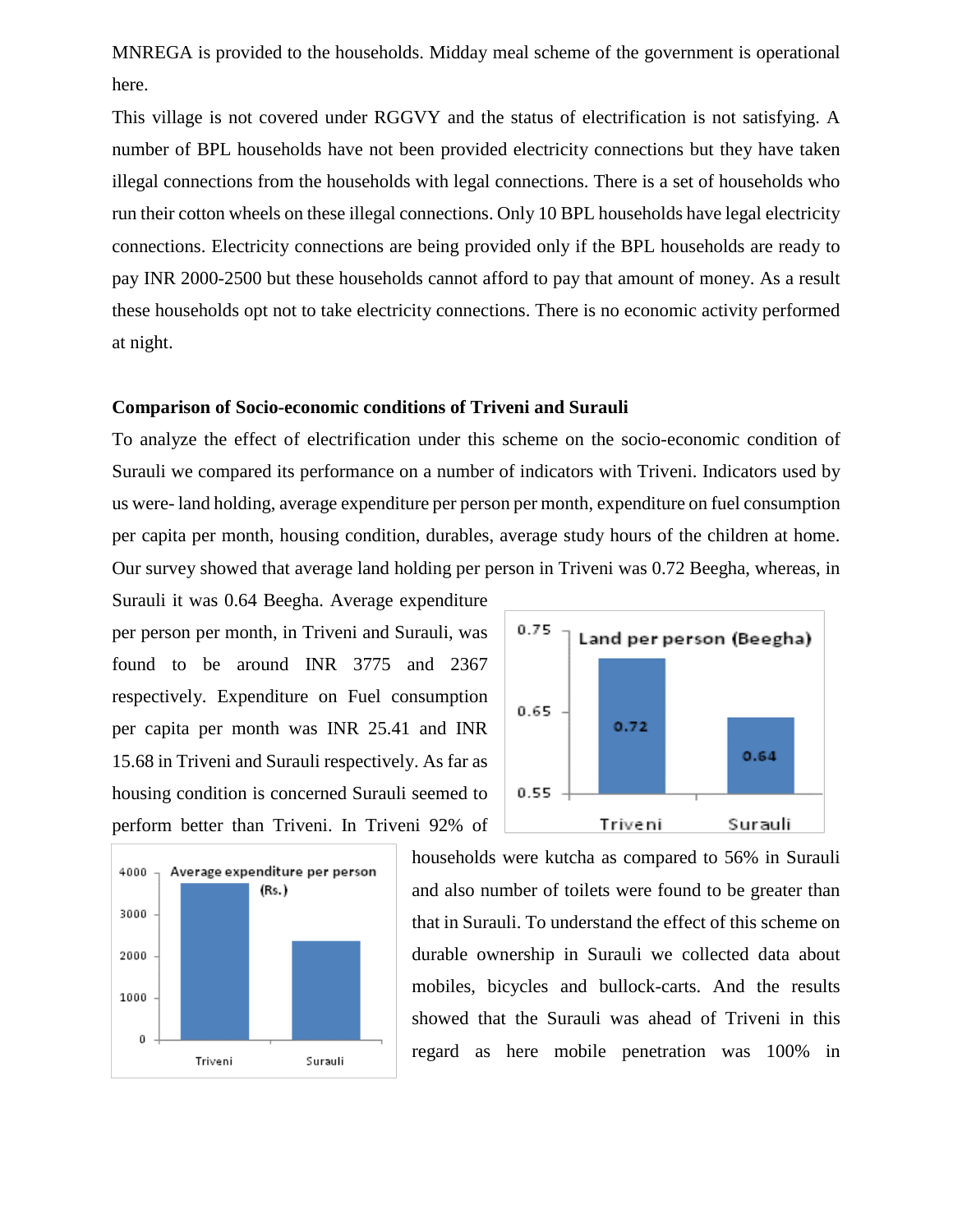comparison with 88% of Triveni. Number of bullock-carts and bicycles were also larger in Surauli.





Overall, this scheme did not make any significant impact on the income of the village which was, in fact, more in Triveni, where this scheme has not been implemented. But on the other hand it led to a decrease in per capita fuel expenditure in Surauli which was considerably lower than that of Triveni. Electrification under this scheme also led to an increase in mobile penetration in Surauli which was found to be greater than Triveni because even the households without the electricity connection used other households' connections to charge their mobiles. There were a few shops which allowed villagers to charge their mobiles after paying a certain amount.

#### <span id="page-12-0"></span>CHITRAKOOT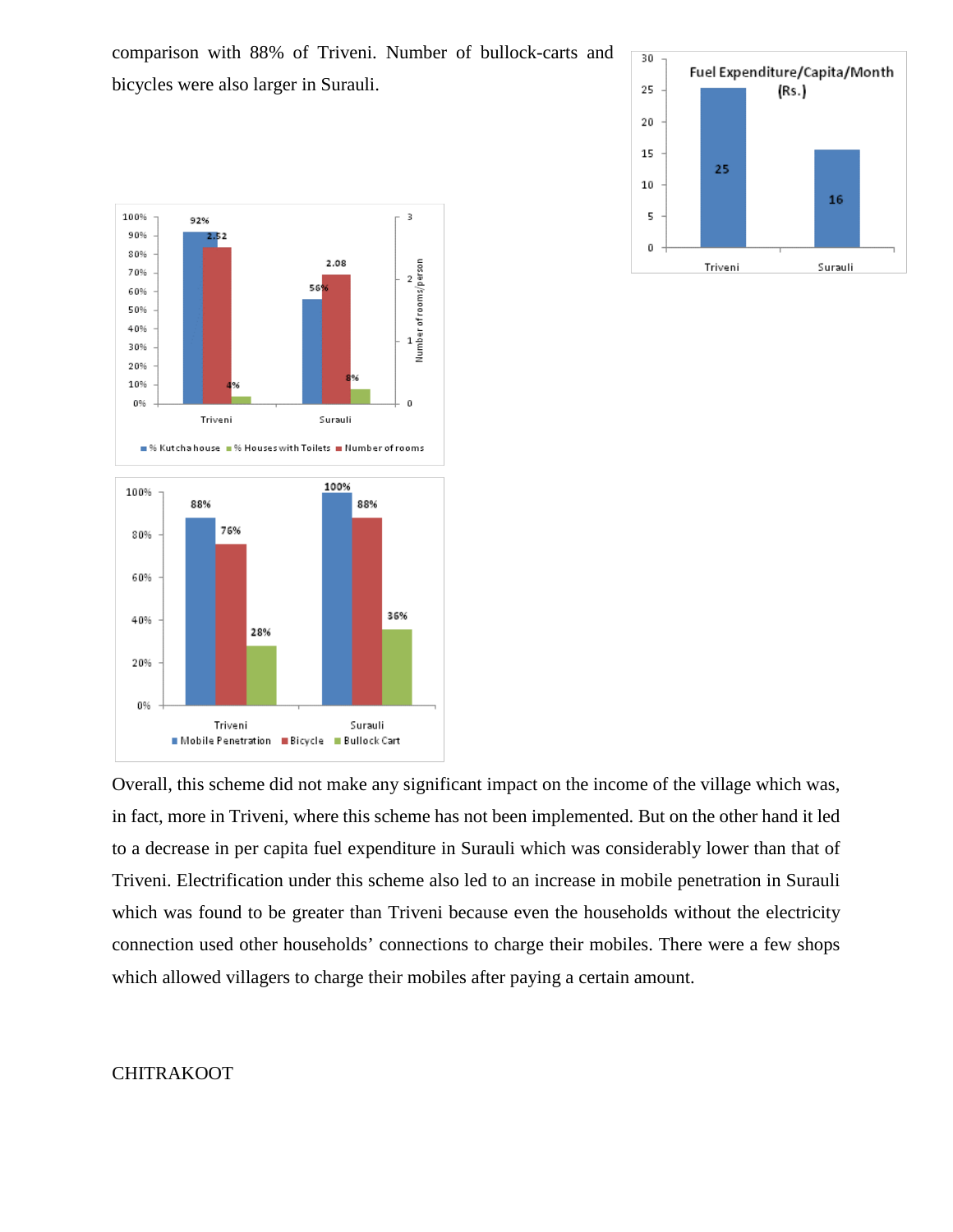Chitrakoot is a district situated at the southern border of Uttar Pradesh. This district is also backward in terms of socio economic indicators of development. Some villages of this district were also chosen for the implementation of RGGVY scheme. We chose a Chaura village for survey which was selected for complete electrification under this scheme. Another village named Dewal was surveyed by us, which, was not included under this scheme.

**Dewal** is a village in `Pahari'block of the district, situated at a distance of c.8km from the district headquarters. It has a population of around 700 inhabitants and 300 voters. The major source of employment in this village is physical labour and agricultural activities. People of this village tend to migrate to other places in search of work if work is not available in their village. Migrant labourers work for a few months in the field and migrate to some other village when no cultivation is done in Dewal. Roads are mainly kutcha made but pucca roads provide connectivity to the district center. The condition of roads is even worse than Banda district.

Very few BPL households in this village have electricity connection and thus they hardly avail any benefits out of this scheme. There is hardly any economic activity performed at night. Harijan basti in this village has no electricity. Illegal connections are rampant in this village. Electricity connections are provided by paying bribe to the officials and thus the villagers do not take the connection because the cost they will incur in getting a connection is more than the benefits they will receive from the connection.

PDS is functional in these villages. Ration is provided only once a week but it is not enough for their consumption. Kerosene is also distributed here through the PDS but villagers buy more kerosene from the private shops. People are provided employment under MNREGA scheme. Anganwadi services are also provided in this village. KCC is also being availed by the households in Dewal. Indira Awaas yojna is not being provided in this village. There is only one primary school in the village. Here is a government hospital and the doctor is present almost every day. Brahmins in this villages claim that they do not receive old age pension and think that they are being discriminated against by the gram panchayat head who is SC by caste.

Households use homemade dung cakes as fuel and also buy woods from the market. Livestock are fed from the fields and only small expenditure is done on them. Livestock is not being used for any economic activity(except bullocks) but only for domestic consumption. Agriculture is done throughout the year if there is no drought. Irrigation in this village is mainly rain-fed. Tube-wells and diesel pumps are also used for irrigation but electric pumps are replacing diesel pumps in this village and farmers are shifting to rent irrigation.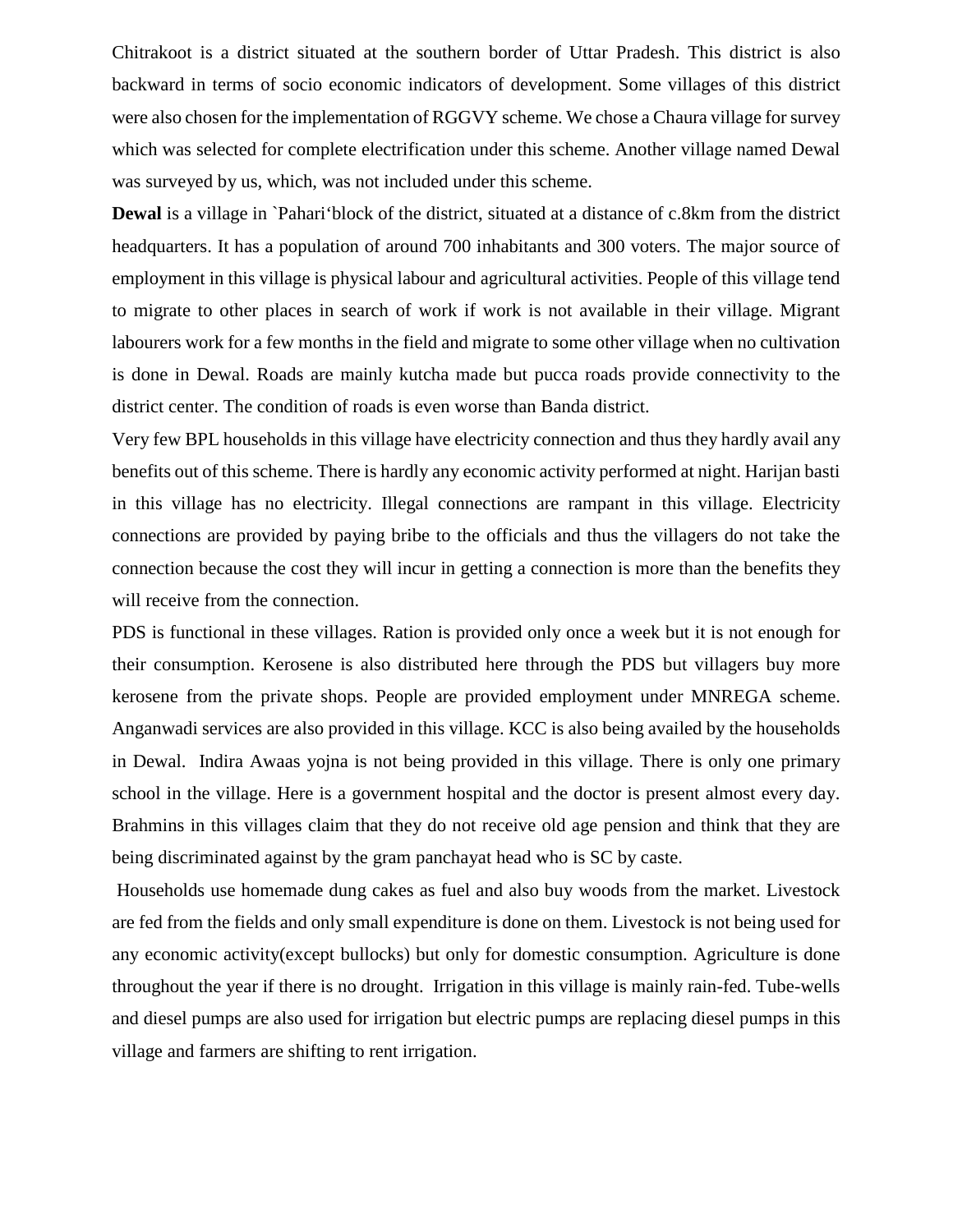**Chaura** is situated in the same block, i.e Pahari, as Dewal. It is 8km away from the district headquarters. It has a population of around 800 inhabitants and 350 voters. Roads are kutcha built inside the village but pucca roads connect the village to the district center. The major source of employment generation is physical labour and agriculture and its allied activities. In this village too, BPL do not have electricity connection in general. Electricity line is passing through that region but the BPL households have not received legal connections. The same problem of illegal connection prevails in this village. Almost no economic activity is performed at night.

Anganwadi scheme is fairly active in this region and mid day meals are being provided to the children. Primary school is present in the village. The school has the electricity connection but the anganwadi center is without the connection. Some BPL households do not have ration card although they are eligible for it and hence they have to purchase ration from the market. ICDS is functioning well in the village and free vaccination is provided to the children at the ICDS centers. The villagers have received the benefits of MNREGA scheme by the government. Government health center is present but the residents are not happy with the doctors. PDS is also functional in the village and the villagers mainly use it to purchase kerosene at the subsidized rate.

As in earlier cases, farmers in this village depend mainly on rain for irrigation. Diesel pumps are more prevalent than electric tube-wells. Livestock are grazed in the farms and are used for domestic purposes. Bullocks are used in the field as well as for carrying grains to the market.

#### <span id="page-14-0"></span>**Comparison of Socio-economic conditions of Dewal and Chaura**

On comparing the socio- economic parameters i.e. land holding, average expenditure per person per month, expenditure on fuel consumption per capita



per month, housing condition, durables, average study hours of the children at home, we found



following results.

Average Land holding per person in Dewal was found to be 0.63 beegha and whereas in chaura it was 0.27 beegha which was far less in comparison with Dewal. Average expenditure per person per month in Dewal and Chaura was around INR 2231 and 2108 respectively. In our survey we found that the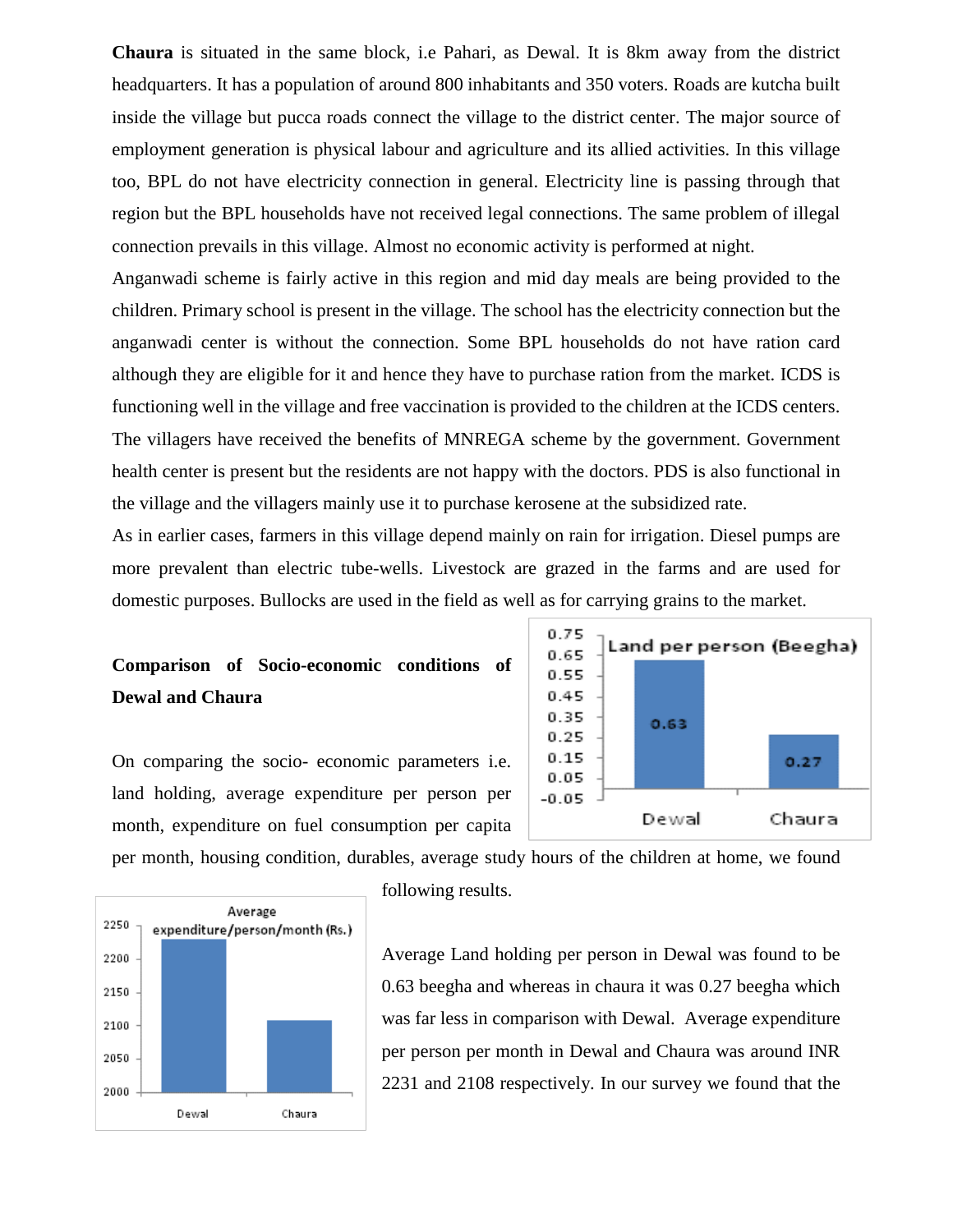fuel expenditure per capita per month was INR 24.43 and 31.21 in Chaura and Dewal respectively. As far as housing conditions were concerened both the villages had high percentage of kutcha houses. In Dewal around 88% houses were kutcha compared to 84% in Chaura. In Dewal no household had toilet facility whereas in Chaura around 10% houses had toilet facility. To understand the effect of this scheme on durable ownership in Chaura we collected data

<span id="page-15-0"></span>

about mobiles, bicycles and bullock-carts. We found that mobile penetration in Chaura was around 72% which was more than that in Dewal which only had 64% mobile penetration. Bicycle holding in Chaura and Dewal were 56% and 64% respectively. However number of bullock-cart were higher in Chaura.

Our result shows that the scheme did not make any significant impact on land holding per person as it was higher in Dewal which was not included in the scheme. Also, the average expenditure per person per month was higher in Dewal. As far as fuel consumption per capita per month is concerned, it is lower in Dewal which shows that the scheme had a positive impact on fuel consumption. The scheme also led to an increase in mobile penetration in Dewal due to the same reason as mentioned in regards to Banda district. However, the scheme did not have any impact on toilet facility in the village as there was no toilet in any house.

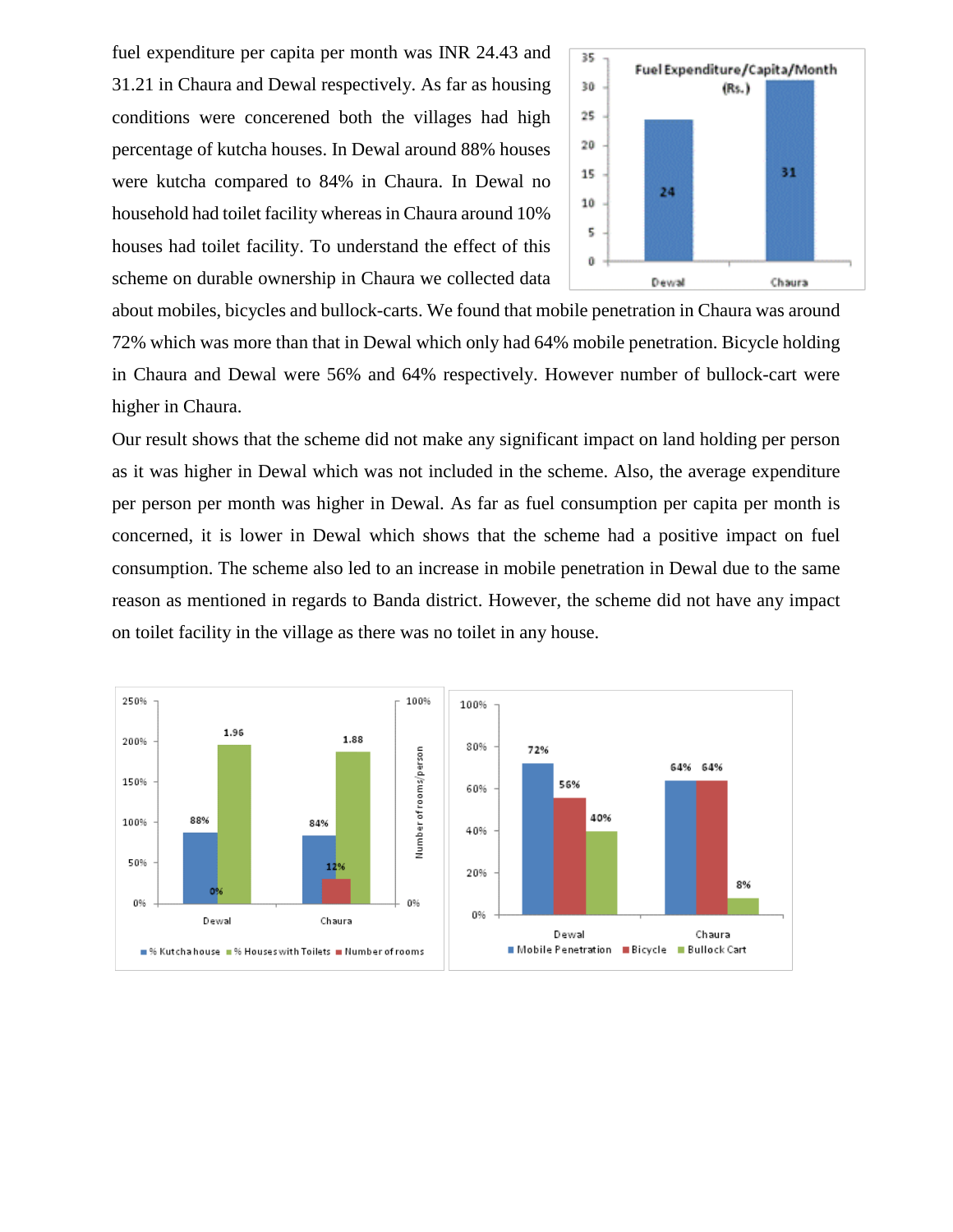#### **Implication Failure: An Analysis**

While the RGGVY scheme has raised expectations of people with no access to electricity, lack of quality and unreliable electricity supply has underlined that the scheme has failed to deliver so far and has also failed to match the expectations created.

It was seen that though, the village electrification has been completed household electrification has been meager because the scheme defines an electrified village as one in which 10% of the household have been electrified. So, most of the BPL households have been left out. It was told by the villagers that they were not informed about the scheme by the Pradhan or the electricity distribution agencies. Pradhans response was that they were also not involved in the implementation of the scheme. BPL households did not have enough information about the scheme and they did not know whom to contact to get a connection.

The scope of the RGGVY scheme envisages that provision of Rural Electricity Distribution and Village Electrification Infrastructure (VEI) will facilitate power requirement of agriculture and other activities. This includes irrigation pump sets, small and medium industries, khadi and village industries, cold chains, health care, education and IT etc. It is also stated that panchayat bhavans and schools be given connection under the scheme. But in both the villages we visited there are no connections for schools, health centers and employment generating activities. Even panchayat bhavans did not have electricity connections.

The scheme has not really contributed to the rural development of these villages by ensuring electricity access to irrigation, micro enterprises. There were no significant changes reported by rural people particularly on the issues relating to irrigation and micro-enterprises.

According to the data we collected, the provision of free electricity connection to all 'below poverty line (BPL)'' households has not materialized in both the villages in spite of the fact that both of these villages have been certified as being electrified by the establishment of rural feeders, distribution lines and transformers under the RGGVY.

Villagers reported more awareness about many other flagship programmes of Central Government such as the Mahatma Gandhi National Rural Employment Guarantee Act (MNREGA) and the National Rural Health Mission (NRHM) because these programmes emphasize on decentralization in planning and implementation, along with information, education. RGGVY is lacking in this regard and hence people have been socially and economically excluded from the scheme.